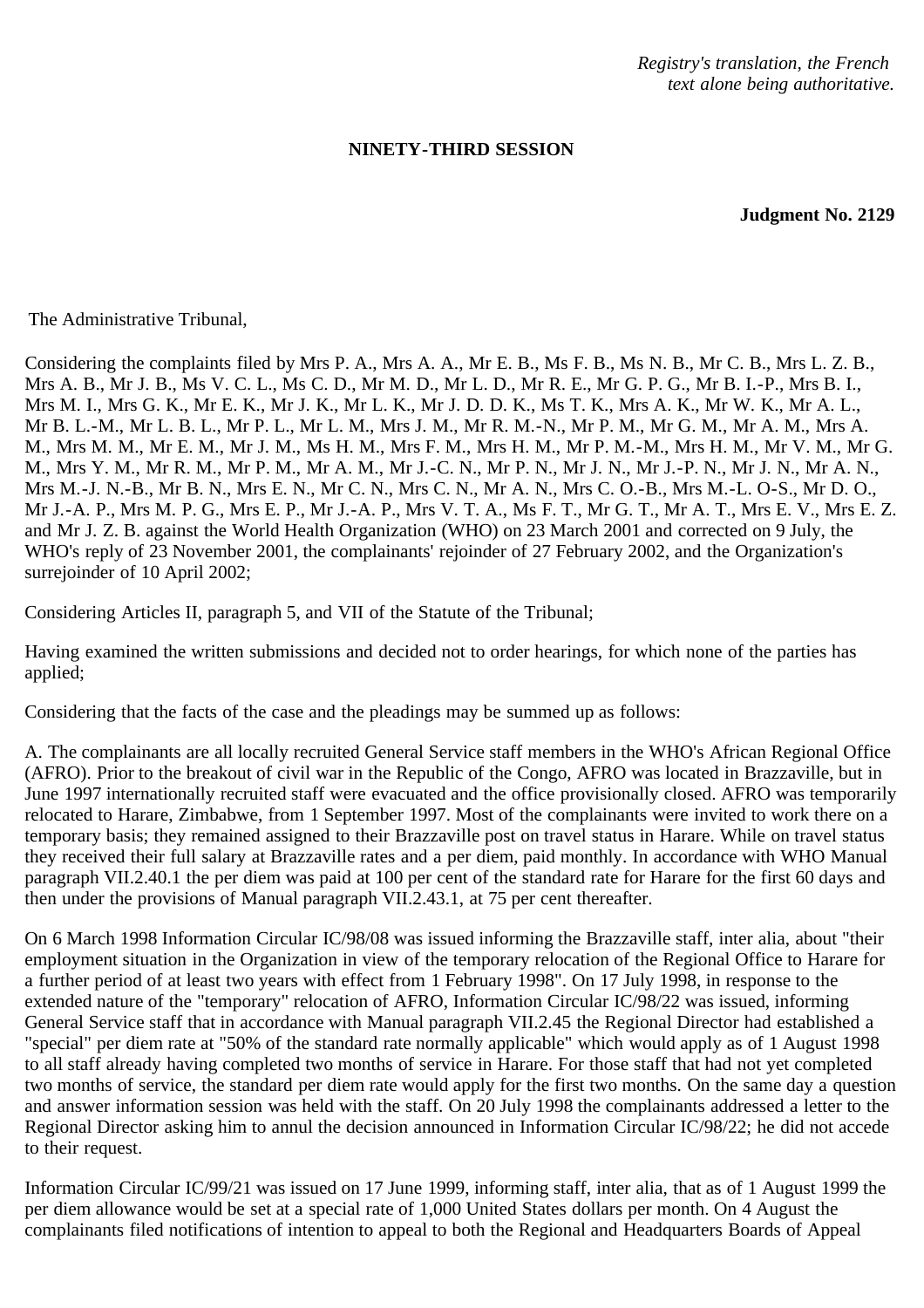against the "reduction of per-diem monthly rate from the normal rate of 75% after two months to 50% effective 1 August 1998, and arbitrary fixing at US\$ 1,000 per month from 1 August 1999". After much debate as to which Board should hear the appeal, it was agreed that the case would be dealt with directly by the Headquarters Board of Appeal.

In its report dated 6 November 2000, the Headquarters Board of Appeal considered that insofar as the appeal concerned the decision contained in Information Circular IC/98/22 to set the per diem at 50 per cent of the standard rate, the appeal was irreceivable as the complainants had not pursued the issue after the decision was implemented on 1 August 1998. On the decision contained in Information Circular IC/99/21 setting the per diem at a flat rate of 1,000 dollars, it noted that under WHO Manual paragraph VII.2.45 the Regional Director has the discretionary authority to establish a different rate. Consequently, the Board recommended rejecting the appeal. In a letter of 12 December 2000 the Director-General informed the complainants that she had accepted the findings and recommendation of the Board and that she was rejecting their appeal. That is the impugned decision.

B. The complainants first contest the Board's finding that their appeal against the decision contained in Information Circular IC/98/22 was not filed in time. The Tribunal's case law has long held that pay slips are individual decisions that may be challenged; thus the per diem rate was challengeable where any pay slip reflected the rate as being 50 per cent of the standard rate. But they had waited to do so because they had been trying to negotiate a reasonable solution to their situation; it was not until Information Circular IC/99/21 was issued that it became clear that such a solution would not be found.

Furthermore, the decisions to reduce the per diem rate represent a breach of their acquired rights and the Tribunal has held in Judgment 1514 that "international officials may allege breach of an acquired right when there is impairment of an essential and fundamental term of conditions of employment; and that is so even where impairment is gradual and due to an accretion of final decisions which are no longer open to challenge". They assert that their appeal against Information Circular IC/98/22 was part of "such an accretion of final decisions" which culminated in the issuance of Information Circular IC/99/21. Any flaws relating to that circular would also be attributable to Information Circular IC/98/22 as both would have resulted from the same erroneous considerations.

On the merits they submit that there is a long line of precedents establishing limitations on an organisation's discretionary authority to adjust staff pay. First and foremost, the chosen methodology for adjusting pay must ensure results that are "stable, foreseeable and clearly understood". But the Organization's use of "ad hoc" terminology, its failure to provide clear reasons, and its failure to publish the per diem rates as required by the Staff Rules are in breach of the Tribunal's standard of transparency and principles of international civil service law.

The reduction in the per diem rate has also breached the principle of equal treatment. In the absence of any express regulations or rules addressing the situation, general principles of law must come into play: the Administration must treat its staff "fairly". When the complainants began arriving in Harare as early as September 1997 it was believed that it would be two years before the Office in Brazzaville could reopen. Thus they expected that the per diem rate would stay at 75 per cent of the standard rate, at least through the end of January 2000. They assert that there were some General Service staff members that continued to receive a per diem rate of 75 per cent until their "definitive" transfer to Harare in June 1999; this not only breached the principle of equal treatment, but that of equal pay for work of equal value as well. The Administration should have been estopped from any changes in the terms of their appointments in Harare without having obtained the complainants' agreement.

Lastly, the complainants argue that the reduction of the per diem rate was the result of a mistake of fact, an omission of critical facts, or erroneous conclusions. Contrary to what the Administration seems to believe, they were not living "luxuriously" in Harare: not only was there an "ever increasing cost of living" there but many of them had the burden of sustaining a "primary household" in Brazzaville as well as in Harare.

The complainants request the Tribunal to order the production of various documents. They claim the retroactive reinstatement of the travel per diem at 75 per cent of the standard rate, payment of the difference between what they have already received and what they would have received had the per diem rate not been reduced, plus interest at 10 per cent per annum. They also want moral damages of 25,000 dollars per complainant, legal fees and other costs in the amount of 20,000 dollars, and any other relief that the Tribunal deems necessary, just and proper.

C. The WHO replies that, insofar as the complaint impugns the decision announced in Information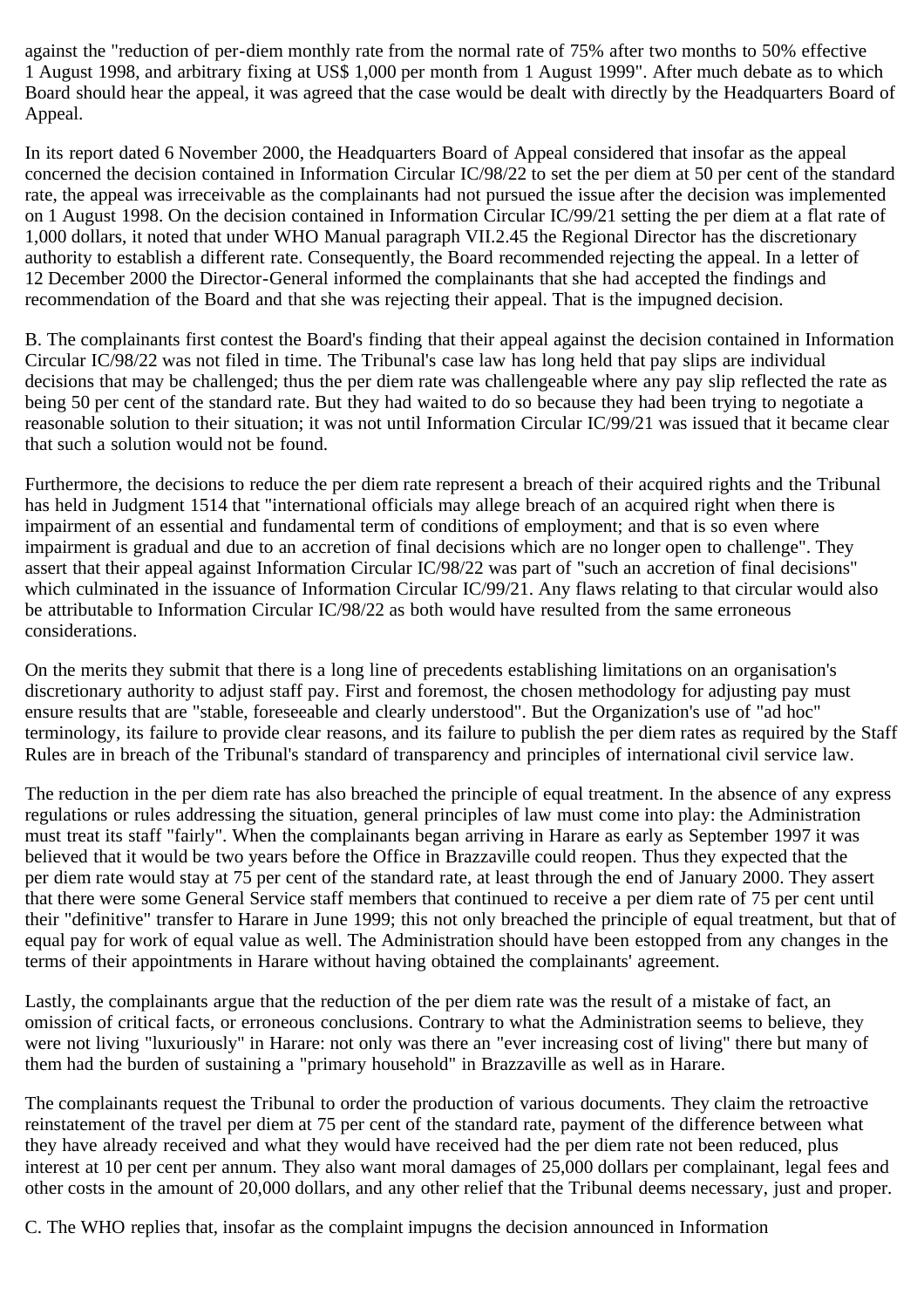Circular IC/98/22 it is irreceivable: the complainants did not pursue an internal appeal against that decision in a timely manner and they are barred from doing so now. In fact, at no time did any complainant lodge an appeal against either the decision announced in the circular or against any individual per diem payment at 50 per cent of the standard rate. Furthermore, it notes that some of the complainants' names before the Tribunal differ slightly from those submitted with the appeal to the Headquarters Board of Appeal; the claims of any party to the complaint who was not a party to the appeal would also be irreceivable.

The Organization notes that, had it been possible to predict at the outset that AFRO would remain in Harare more than four years, it would have acted early on "to re-visit" the complainants' employment situation. One option that the Administration considered was to end the complainants' travel status, abolish their posts in Brazzaville, and transfer them to Harare; however, the WHO consulted with the staff on this option and it was met with firm opposition. Consequently, taking into account the extended nature of AFRO's relocation to Harare, the WHO decided to maintain the complainants' travel status, but reduced the per diem rate in accordance with Manual paragraph VII.2.45.

On the merits the Organization argues that there has been no breach of an acquired right: not only is there no absolute right to a per diem of a particular amount, but the decision to reduce it did not impair an essential and fundamental term of their employment conditions. The purpose of a per diem payment is to defray a staff member's reasonable expenses while he or she is "temporarily" working away from the official duty station; it is governed by Staff Rule 830.2 and Manual paragraphs VII.2.40, VII.2.43 and VII.2.45. It was under the discretionary authority granted to the Regional Director in Manual paragraph VII.2.45 that he first reduced the per diem to 50 per cent of the standard rate after the complainants had been on travel status for nearly one year, and it was under the same paragraph that one year later he decided to reduce the per diem to a flat rate of 1,000 dollars per month. His decision took into account the exceptionally long nature of the travel status and "the consequential change in the nature and level of the complainants' expenditures". The flat rate of 1,000 dollars was sufficient to cover normal living expenses. Also, the complainants continued to be paid salaries based on the Brazzaville salary scale, which was higher than that of Harare.

The WHO notes that the complainants have relied on the Tribunal's case law in regards to the requirement that any methodology to be applied in adjusting salaries must ensure results that are "stable, foreseeable and clearly understood"; however, this reliance is misplaced. The Organization has not adjusted the complainants' salaries: a per diem payment is not a component of remuneration and the Staff Rules do not require that the per diem rates must be published. The decision to reduce the rate of per diem was taken after extensive and repeated consultations with affected staff, and it was taken within the proper exercise of discretionary authority. There has been no breach of equal treatment: all locally-recruited Brazzaville General Service staff on travel status in Harare have been treated exactly alike. Each complainant has been paid a per diem at the same rate.

It contests the complainants' assertion that the Organization should have been estopped from changing the per diem rate. There was never any "understanding" that the complainants would continue to receive 75 per cent of the standard per diem rate while they were in Harare. The Administration made no such representation to this effect, nor did they inform the staff that they would be staying in Harare for at least two years. On the contrary, whether the complainants would remain on travel status or otherwise was the subject of ongoing discussions between staff and senior officials both in AFRO and at WHO headquarters.

The Organization asserts that there were no mistakes, omissions of fact, or erroneous conclusions drawn in the decision to reduce the per diem rate. A per diem payment is designed to help staff members to cover their "reasonable expenses" while on travel status. It is not meant to cover the expenses of accompanying family members, thus many of the expenditure amounts put forth by the complainants cannot be used as evidence that the rate was insufficient.

D. In their rejoinder the complainants maintain that the entire complaint is receivable: they did not appeal within 60 days of the issuance of Information Circular IC/98/22 because they were involved in ongoing negotiations. They ask the Tribunal to recognize any complainants that were not a party to the appeal as intervenors in this complaint.

They submit that the Manual paragraph which allows the Regional Director to reduce the per diem rate is inherently "flawed": it sets no standards or procedures for him to follow. His decision was flawed by abuse of discretion and error and the Organization has offered no proof to the contrary. It is true that they opposed any discussions proposing that they become subject to local employment conditions in Harare: they never intended to work there, so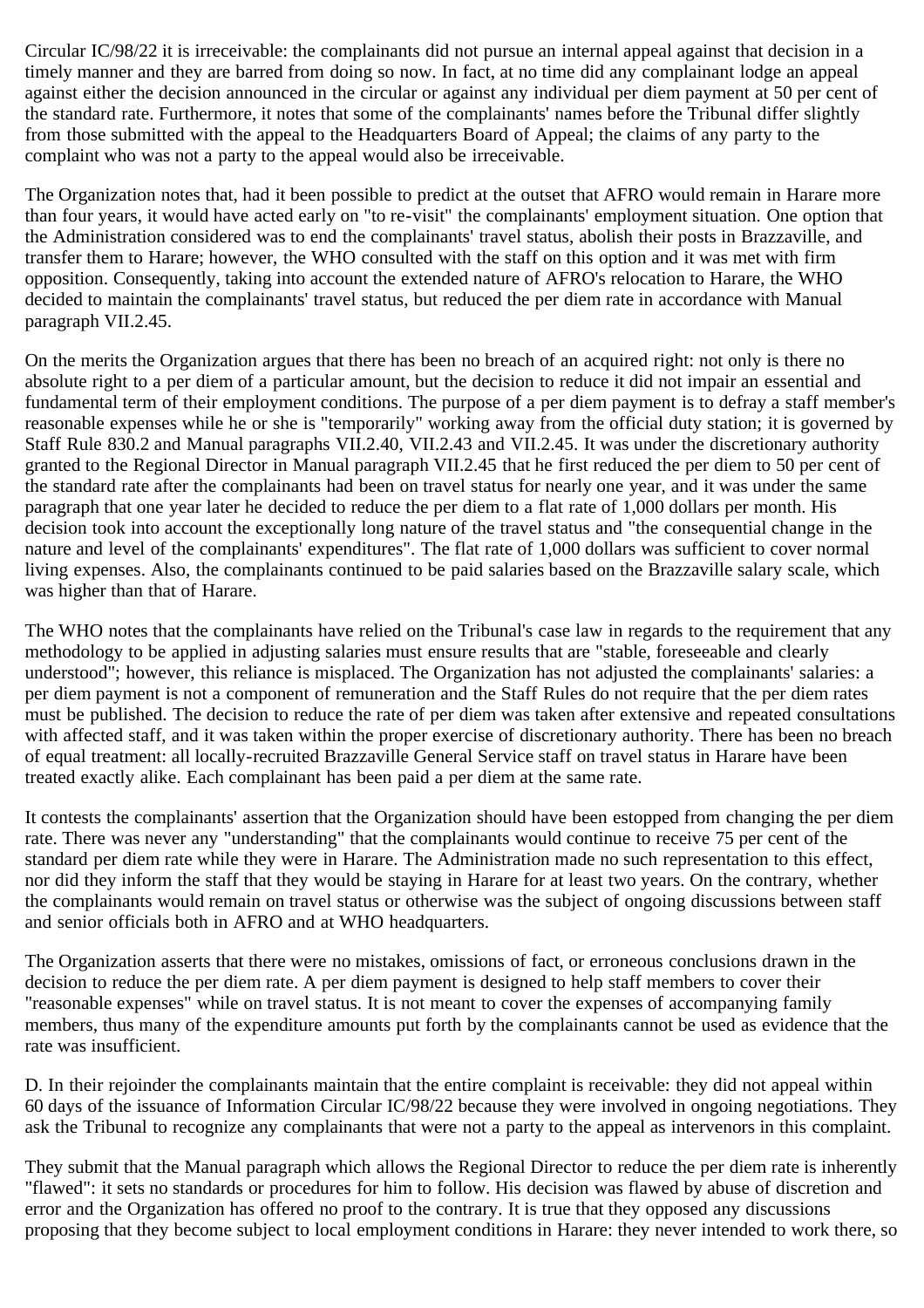it was correct that they should have remained subject to their original work contracts. It was not their fault that they were not carrying out their work in Brazzaville so they should not be penalized in this respect.

They assert that the per diem payment does indeed represent a fundamental condition of their employment: they had no other choice but to work in Harare or elect to become unemployed. Thus it was an integral part of the terms of their employment in Harare. Moreover, the decision implementing the flat rate was taken unilaterally and the Administration never attempted to clarify its reasoning behind it or the procedures used in taking it.

They refute the WHO's statement that it made no representations to them regarding the duration of their employment in Harare. The Organization issued Information Circular IC/98/08 on 6 March 1998 which stated that the Regional Office would continue to be temporarily located in Harare for a "further period of at least two years with effect from 1 February 1998". Thus their expectation of staying in Harare throughout that period was legitimate.

E. The Organization maintains that insofar as the complaint challenges the decision to reduce the per diem to 50 per cent of the standard rate, it was not challenged within the statutory time limits and is therefore irreceivable. Moreover, by the time it was challenged the decision was no longer in force. The time limits for challenging a decision are not altered by the fact that the complainants were trying to negotiate with the Administration. It reiterates that it appears that some complainants were not part of the internal appeal and it objects to treating them as intervenors without more specific information.

The WHO submits that there is no "inherent flaw" in the Manual paragraph used as the basis for the impugned decision. The decision to reduce the per diem rate was a proper exercise of the Regional Director's discretionary authority. It has shown that it was taken for objective reasons and that staff were consulted in advance.

The complainants have cited an Information Circular as evidence that they were entitled to expect a per diem payment at a particular rate, but they have confused this with the real subject matter of that circular: the length of time AFRO would be located in Harare. It was not, as the complainants assert, a "representation" that their travel status would continue unchanged.

## CONSIDERATIONS

1. Seventy-seven General Service staff members of the WHO recruited locally by the WHO's Regional Office for Africa in Brazzaville contest the decision taken by the Organization's Director-General on 12 December 2000 rejecting their appeal against the decisions of 1998 and 1999 reducing the rate of the travel per diem granted to them as a result of the relocation of the Regional Office to Harare and of their stay in that city.

2. Following the outbreak of hostilities in June 1997 in the Republic of Congo, a decision was taken to close temporarily the Regional Office in Brazzaville and to relocate it to Harare in September 1997. On 1 February 1998 it was forecast that the Office would remain there for two years, but in view of the ongoing unrest in Brazzaville that period was subsequently extended. Most of the complainants had been invited to move to Harare; they continued to receive their salary as if they were still assigned to Brazzaville. Since they were considered to be on travel status in Harare, they were entitled to a travel per diem. For the first 60 days the per diem was set at 100 per cent of the rate for Harare; it was then reduced from the third month onwards to 75 per cent of that rate, in accordance with paragraph VII.2.43.1 of the WHO Manual.

On 17 July 1998 the locally-recruited Brazzaville General Service staff serving in Harare were informed by Information Circular IC/98/22 that it had been decided, after prolonged discussion on the subject, that they would remain on travel status until further notice and that they would continue to receive a travel per diem, but that in view of the extended nature of the situation the Regional Director had decided, in accordance with Manual paragraph VII.2.45, to establish a "special" per diem rate at 50 per cent of the rate normally applicable, which may be subject to further review. On 20 July 1998 a letter was sent by the General Service staff on travel status in Harare to the Regional Director, asking him to annul the Information Circular, but this request was not granted and the reduced rate of 50 per cent was applied with effect from 1 August 1998.

3. On 17 June 1999 Information Circular IC/99/21 announced to the staff that the Director-General had decided, in principle, on the abolition of the General Service posts in Brazzaville. The circular also indicated that measures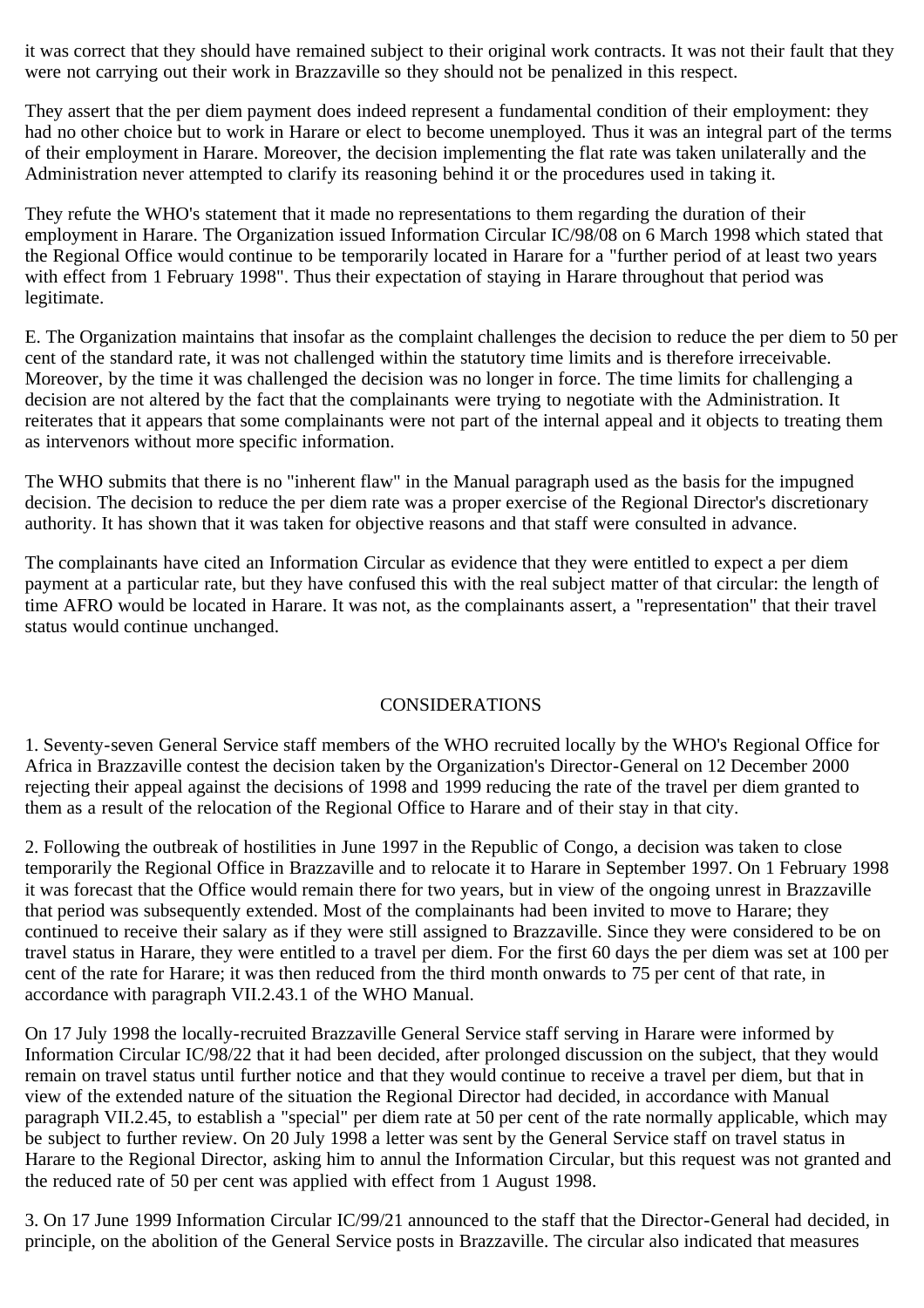would be taken concerning professional staff (who could neither be considered on travel status nor receive any special allowance), non-local staff and staff recruited locally in Zimbabwe. General Service staff recruited locally in Brazzaville would continue to be considered on travel status and would receive "an ad hoc allowance" of 1,000 United States dollars per month with effect from 1 August 1999.

4. On 4 August 1999 the complainants sent notifications of intention to appeal to the Regional and Headquarters Boards of Appeal challenging both the decision to abolish the Brazzaville General Service posts (which ultimately was not implemented) and the "reduction of per-diem monthly rate from the normal rate of 75% after two months to 50% effective 1 August 1998, and arbitrary fixing at US\$1,000 per month from 1 August 1999". After an extensive debate as to whether this appeal should be heard by the Regional Board of Appeal or by the Headquarters Board of Appeal, the latter agreed to hear it and the Organization, which had argued that the case should be dealt with locally in the first instance, is not raising that argument before the Tribunal and expressly acknowledges that this issue no longer arises.

5. In its report of 6 November 2000, the Headquarters Board of Appeal considered that the complainants' pleas concerning Information Circular IC/98/22 were time-barred and therefore irreceivable; the pleas challenging the validity of Information Circular IC/99/21 were admissible but should be dismissed as unfounded. The Director-General endorsed the Board's recommendation and accordingly dismissed the appeal by a decision of 12 December 2000, which has duly been referred to the Tribunal.

6. Regarding the admissibility of their appeal, the complainants assert that the Director-General wrongly rejected their arguments against the adjustment of the travel per diem announced in Information Circular IC/98/22. On the contrary, the WHO contends that the complainants ought to have challenged that circular within 60 days of its publication, which they failed to do, or alternatively to have challenged, within the same period, the first individual application of the circular to them.

7. A steady line of precedent, such as that cited in Judgment 1786 under 5, confirms that when impugning an individual decision that concerns the staff member directly, the latter may challenge the lawfulness of any general measure. That ruling does not allow direct challenge to general decisions to which effect should ordinarily be given by individual decision. In such cases, staff members must impugn the individual application to them of the general decision and, if need be, may for that purpose challenge the lawfulness of the general one without any risk of being told that such challenge is time-barred.

8. In this case, the complainants could have challenged the individual application of Information Circular IC/98/22 to each of them as long as that circular remained in force. However, the memorandum of 4 August 1999, in which they gave notice of their intention to appeal, indicates that it only concerned the legality of Information Circular IC/99/21 of 17 June 1999, even though the complainants wrongly interpreted that circular as having set the travel per diem rate at 50 per cent between 1 August 1998 and 31 July 1999. Both the Director-General and the Headquarters Board of Appeal had reason to believe that the debate as to the legality of Information Circular IC/98/22 was closed and that the individuals concerned, who did not expressly challenge the individual application of that circular to them in due time, can no longer impugn it. The fact that the individuals concerned thought that they might succeed in negotiating an amicable solution and for that reason chose not to appeal does not justify lifting the time bar that applied.

9. With regard to the claims concerning the application of Information Circular IC/99/21, the Organization does not dispute the admissibility of the complaint, which must be considered to be aimed at the individual measures taken from 1 August 1999 onwards concerning the payment of a monthly allowance of 1,000 dollars to the complainants. The WHO merely points out that the list of seventy-seven complainants before the Tribunal contains some differences in relation to the list of appellants for the internal appeals, but as it stands this allegation is not sufficiently precise to be taken into account.

10. On the merits, the complainants submit five pleas: the decision to modify the travel per diem rate was arbitrary and did not satisfy the criteria of stability, foreseeability and transparency established by the Tribunal's case law in order to limit the discretion of organisations in adjusting in staff pay; the decision contravened the principle of equal treatment; it was contrary to the undertakings given by the Administration, from which the complainants were entitled to expect fair treatment; it was based on errors of fact and on critical factual omissions; and it breached the acquired rights of the staff members concerned.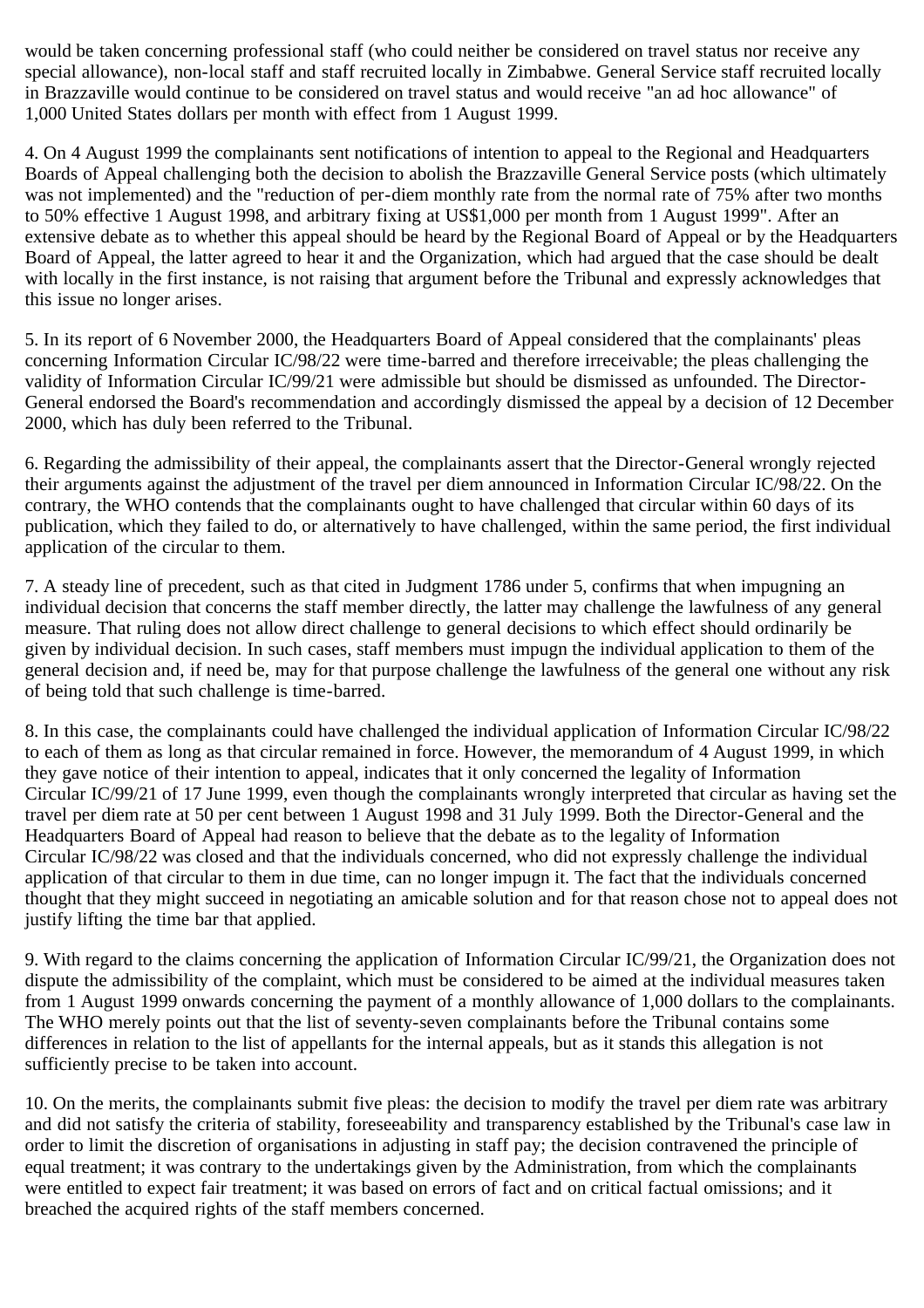11. Before ruling on the merits of these arguments, the Tribunal must examine the provisions on which the disputed circular is based. Paragraph VII.2.20 of the WHO Manual states that a travel per diem is normally granted to staff members on travel status. According to Article 830.2 of the Staff Rules, the rate of this per diem is established by the Director-General. The amount of the per diem is considered to represent a lump sum paid in lieu of reimbursement of a portion of the actual expenses occasioned by travel status. Paragraphs VII.2.40 and VII.2.43 of the Manual stipulate, respectively, that the rate for the first 60 days of travel is set at 100 per cent of the standard rate, and that with effect from the sixty-first day a local currency amount is paid, which, according to the Organization, represents 75 per cent of the standard rate - a figure that is not disputed by the complainants. Lastly, paragraph VII.2.45 of the Manual provides that:

"If necessary, special per diem rates, which may be higher or lower than the standard rate, may be established ... for regional activities, by the regional director concerned..."

12. According to the WHO, this provision gives the Regional Director a discretionary power to set a reduced per diem rate in order to take into account certain objective factors. The complainants argue that this interpretation amounts to conferring a totally arbitrary power on the Administration, given that the applicable provisions do not set any limits on the scope of the Administration's power to reduce the per diem.

13. It is on this issue that the complainants develop their argument that, according to the Tribunal's case law (see Judgment 1821, for example), adjustments to international civil servants' salaries must satisfy objective criteria of stability, foreseeability and transparency. The Tribunal considers that this line of precedent - concerning the determination of staff salaries, which is necessarily governed by very strict rules - is not entirely applicable to the determination of allowances granted for a specific purpose, such as that of covering expenses incurred by staff members on travel status. Even if it claims to be acting in the exercise of its discretion, and although the legal framework surrounding its action remains vague or non-existent, the Administration must base its decisions on objective considerations and avoid breaching any of the guarantees protecting the independence of international civil servants. It is therefore necessary to establish whether, in view of paragraph VII.2.45 of the Manual, which empowers the Regional Director to set special per diem rates higher or lower than the standard rate, the Administration based its decision on objective criteria.

14. As noted by the Headquarters Board of Appeal in its strongly reasoned recommendation, if the complainants continued to receive their salaries at Brazzaville rates, and since the travel per diem is merely intended to cover the essential expenses of a staff member on duty travel, including lodging and food, a high rate of travel per diem cannot be justified where duty travel, which by nature implies that the staff member will continue to work primarily at his or her original duty station, lasts for two years or more. Admittedly, it would have been preferable to have precise texts setting out the circumstances in which a travel per diem can be replaced by a flat-rate allowance. However, given the exceptional situation faced at the time of the relevant facts by the locally-recruited Brazzaville staff, who were still considered to be on travel status in Harare, the solution adopted by the defendant is not unreasonable. Consequently, the argument that the Administration exceeded its legal authority by setting an ad hoc allowance of 1,000 dollars per month for the complainants cannot succeed, since the amount that was applied, though lower than the reduced 50 per cent per diem rate, shows no obvious error of assessment in the light of the figures submitted by the parties.

15. However, the WHO should not have violated any general principle of law, and particularly the principle of equal treatment. On this issue, the complainants submit that a number of General Service staff members continued to receive a daily per diem at 75 per cent of the normal rate after leaving Brazzaville. The Organization contests this argument and has asked for further details, which the complainants have not submitted in their rejoinder. In any case, the written submissions clearly indicate that all staff members recruited locally in Brazzaville receive a salary based on the rates for that city and were treated equally as regards their right to a travel per diem. There was no discrimination on this matter.

16. The complainants argue that they were deceived by the Organization, which made promises to them and concealed from them the true duration of their stay in Harare and the plans to reduce their travel per diem. However, no undertaking was given by the WHO and none of its statements suggests that the complainants were victims of unfair treatment or misrepresentation as to their situation, which admittedly was made very difficult for them and their families by the situation in the Republic of Congo.

17. In support of their contention that the impugned decision is flawed by a misappraisal of facts, the complainants